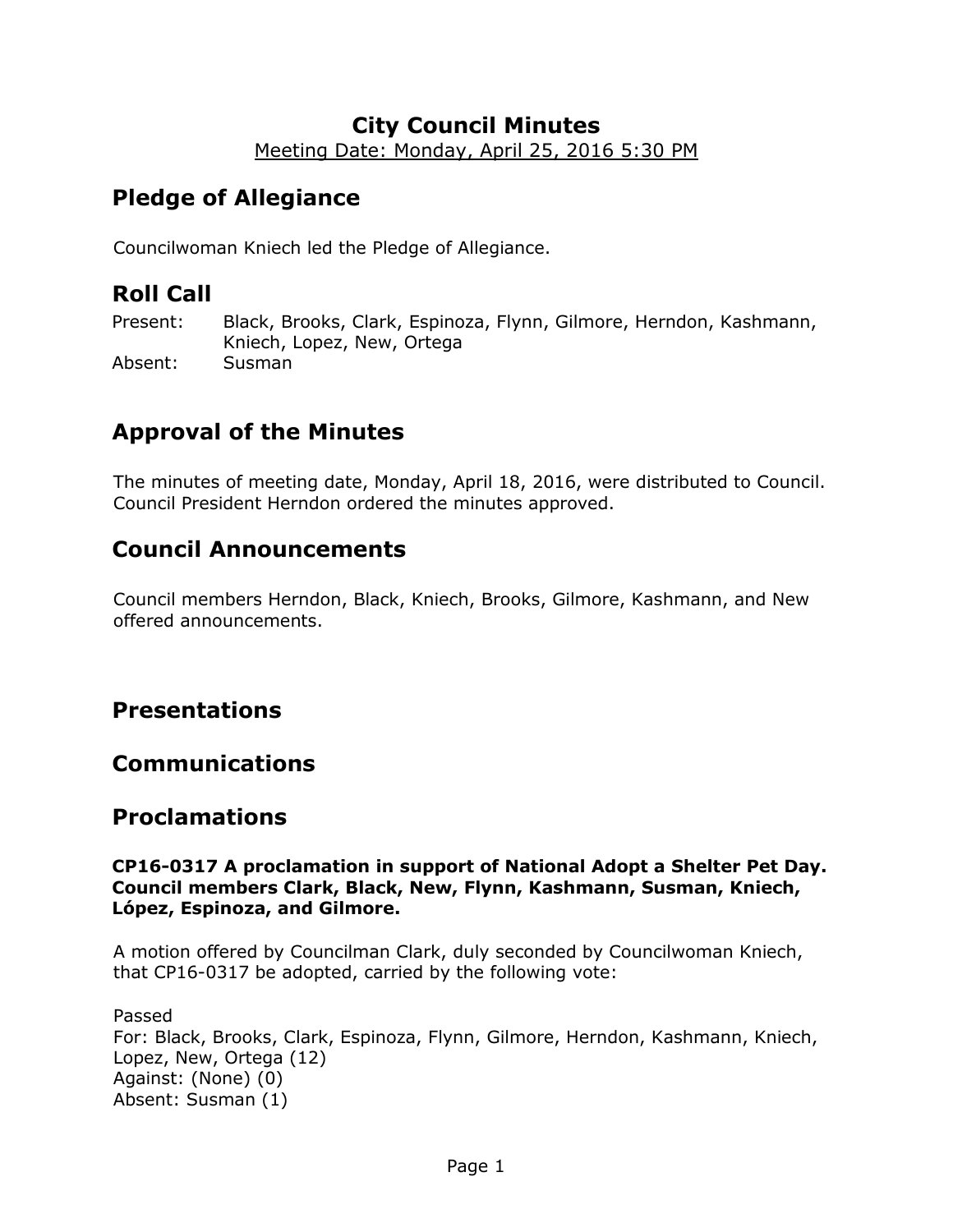Abstain: (None) (0)

## **Resolutions**

The Council Secretary read the following resolutions by titles.

## **Business Development**

### **CR16-0235 A resolution approving a proposed Loan Agreement between the City and County of Denver and Renaissance Housing Development Corporation to provide partial construction financing for an income restricted rental community. (BUSINESS DEVELOPMENT)**

A motion offered by Councilwoman Kniech, duly seconded by Councilman Flynn, that CR16-0235, CR16-0238, CR16-0239, CR16-0240, CR16-0241, CR16-0242, CR16-0243, CR16-0244, CR16-0245, CR16-0246, CR16-0247, CR16-0258, CR16- 0255, CR16-0259, CR16-0250, and CR16-0251 be adopted en bloc, carried by the following vote:

## Passed

For: Black, Brooks, Clark, Espinoza, Flynn, Gilmore, Herndon, Kashmann, Kniech, Lopez, New, Ortega (12) Against: (None) (0) Absent: Susman (1) Abstain: (None) (0)

#### **CR16-0238 A resolution approving a proposed Agreement between the City and County of Denver and Virgin America Inc. related to marketing incentives at Denver International Airport. (BUSINESS DEVELOPMENT)**

A motion offered by Councilwoman Kniech, duly seconded by Councilman Flynn, that CR16-0235, CR16-0238, CR16-0239, CR16-0240, CR16-0241, CR16-0242, CR16-0243, CR16-0244, CR16-0245, CR16-0246, CR16-0247, CR16-0258, CR16- 0255, CR16-0259, CR16-0250, and CR16-0251 be adopted en bloc, carried by the following vote:

### Passed For: Black, Brooks, Clark, Espinoza, Flynn, Gilmore, Herndon, Kashmann, Kniech, Lopez, New, Ortega (12) Against: (None) (0) Absent: Susman (1) Abstain: (None) (0)

**CR16-0239 A resolution approving a proposed Agreement between the City and County of Denver and Dataman USA, LLC related to on call technologies at Denver International Airport. (BUSINESS DEVELOPMENT)**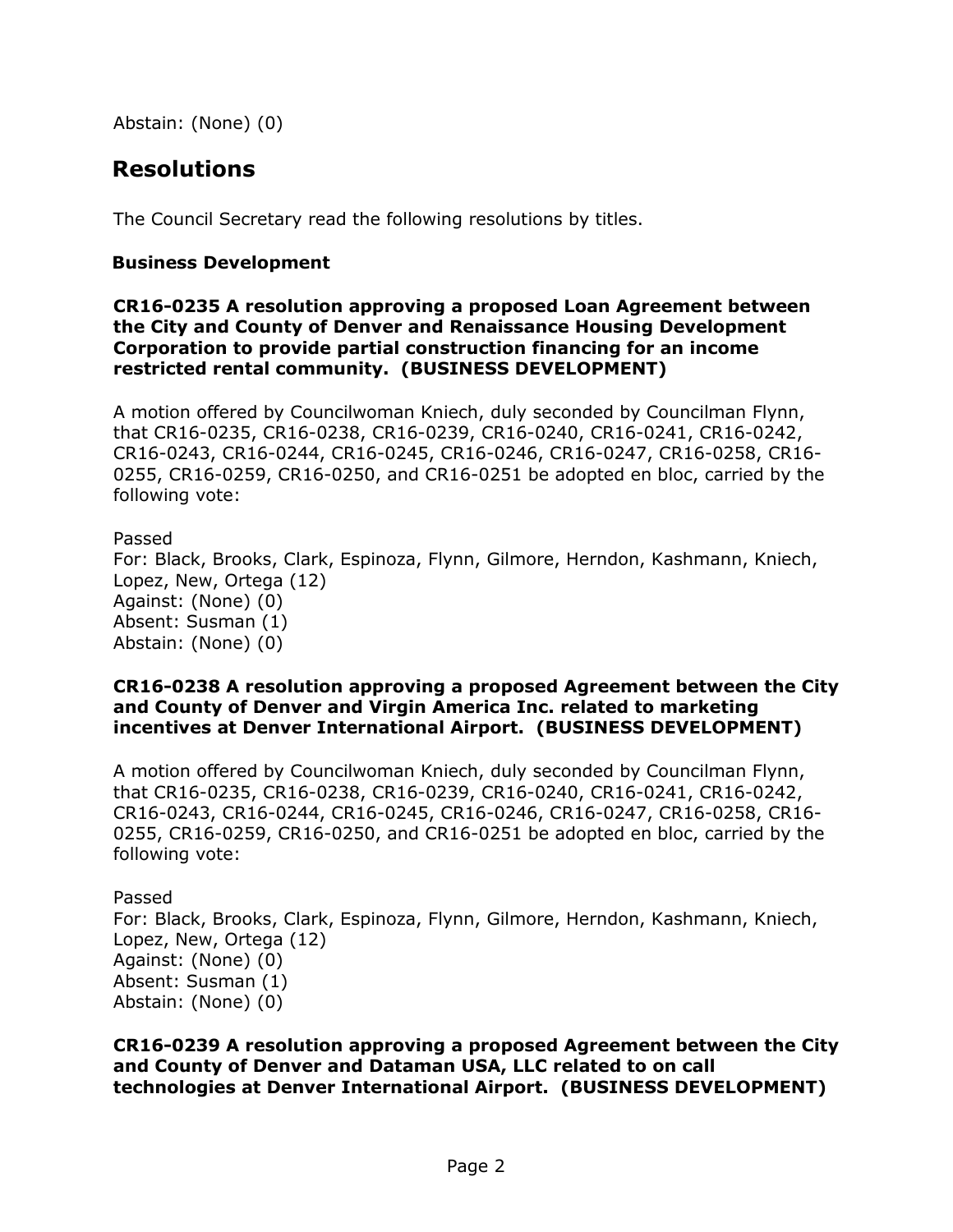A motion offered by Councilwoman Kniech, duly seconded by Councilman Flynn, that CR16-0235, CR16-0238, CR16-0239, CR16-0240, CR16-0241, CR16-0242, CR16-0243, CR16-0244, CR16-0245, CR16-0246, CR16-0247, CR16-0258, CR16- 0255, CR16-0259, CR16-0250, and CR16-0251 be adopted en bloc, carried by the following vote:

Passed

For: Black, Brooks, Clark, Espinoza, Flynn, Gilmore, Herndon, Kashmann, Kniech, Lopez, New, Ortega (12) Against: (None) (0) Absent: Susman (1) Abstain: (None) (0)

#### **CR16-0240 A resolution approving a proposed Agreement between the City and County of Denver and Digital Intelligence Systems, LLC related to on call technologies at Denver International Airport. (BUSINESS DEVELOPMENT)**

A motion offered by Councilwoman Kniech, duly seconded by Councilman Flynn, that CR16-0235, CR16-0238, CR16-0239, CR16-0240, CR16-0241, CR16-0242, CR16-0243, CR16-0244, CR16-0245, CR16-0246, CR16-0247, CR16-0258, CR16- 0255, CR16-0259, CR16-0250, and CR16-0251 be adopted en bloc, carried by the following vote:

Passed

For: Black, Brooks, Clark, Espinoza, Flynn, Gilmore, Herndon, Kashmann, Kniech, Lopez, New, Ortega (12) Against: (None) (0) Absent: Susman (1) Abstain: (None) (0)

### **CR16-0241 A resolution approving a proposed Agreement between the City and County of Denver and IHCS, Inc. related to on call technologies at Denver International Airport. (BUSINESS DEVELOPMENT)**

A motion offered by Councilwoman Kniech, duly seconded by Councilman Flynn, that CR16-0235, CR16-0238, CR16-0239, CR16-0240, CR16-0241, CR16-0242, CR16-0243, CR16-0244, CR16-0245, CR16-0246, CR16-0247, CR16-0258, CR16- 0255, CR16-0259, CR16-0250, and CR16-0251 be adopted en bloc, carried by the following vote:

Passed

For: Black, Brooks, Clark, Espinoza, Flynn, Gilmore, Herndon, Kashmann, Kniech, Lopez, New, Ortega (12) Against: (None) (0) Absent: Susman (1) Abstain: (None) (0)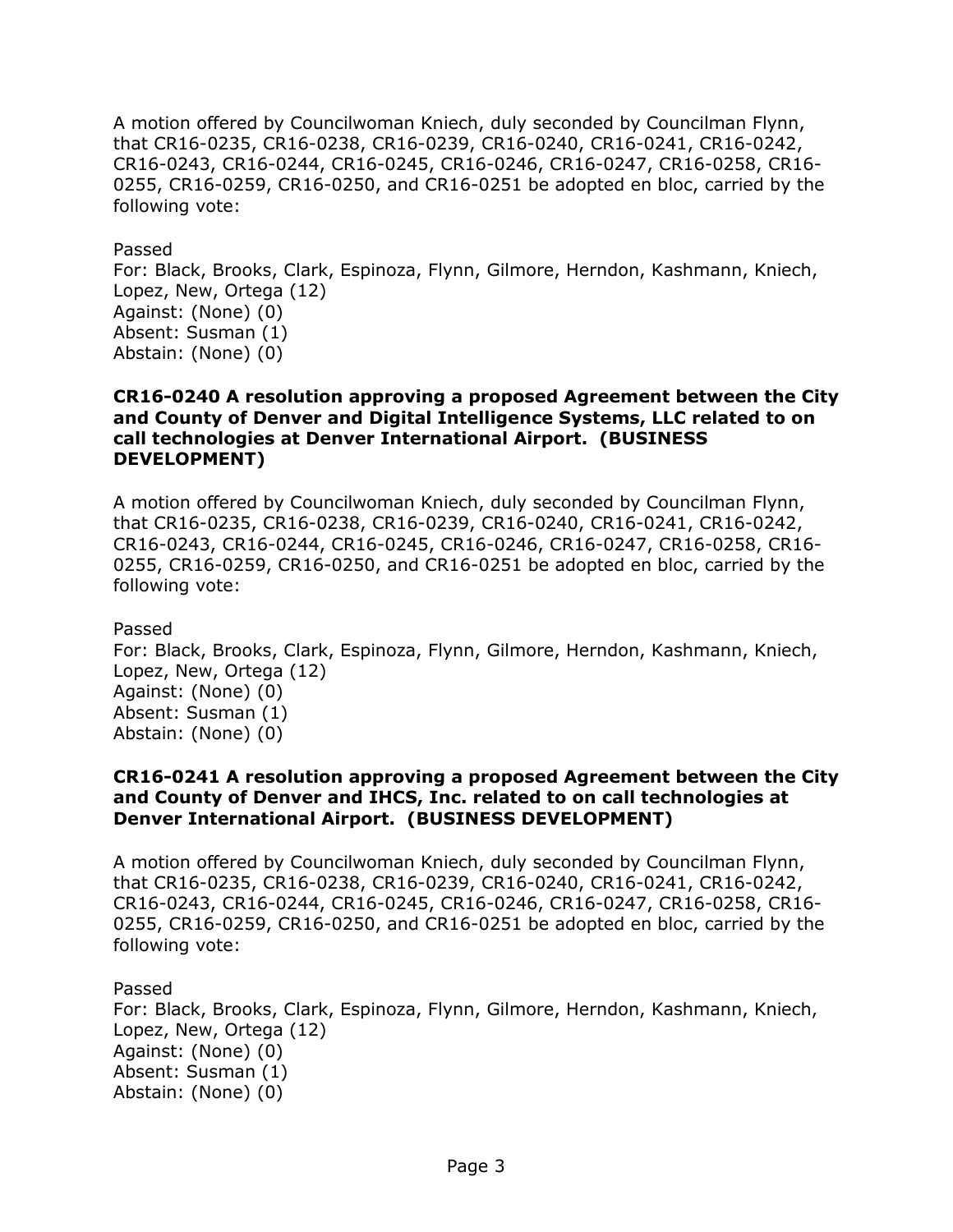## **CR16-0242 A resolution approving a proposed Agreement between the City and County of Denver and The JW Group, Inc. related to on call technologies at Denver International Airport. (BUSINESS DEVELOPMENT)**

A motion offered by Councilwoman Kniech, duly seconded by Councilman Flynn, that CR16-0235, CR16-0238, CR16-0239, CR16-0240, CR16-0241, CR16-0242, CR16-0243, CR16-0244, CR16-0245, CR16-0246, CR16-0247, CR16-0258, CR16- 0255, CR16-0259, CR16-0250, and CR16-0251 be adopted en bloc, carried by the following vote:

### Passed

For: Black, Brooks, Clark, Espinoza, Flynn, Gilmore, Herndon, Kashmann, Kniech, Lopez, New, Ortega (12) Against: (None) (0) Absent: Susman (1) Abstain: (None) (0)

### **CR16-0243 A resolution approving a proposed Agreement between the City and County of Denver and The Kforce, Inc. related to on call technologies at Denver International Airport. (BUSINESS DEVELOPMENT)**

A motion offered by Councilwoman Kniech, duly seconded by Councilman Flynn, that CR16-0235, CR16-0238, CR16-0239, CR16-0240, CR16-0241, CR16-0242, CR16-0243, CR16-0244, CR16-0245, CR16-0246, CR16-0247, CR16-0258, CR16- 0255, CR16-0259, CR16-0250, and CR16-0251 be adopted en bloc, carried by the following vote:

Passed For: Black, Brooks, Clark, Espinoza, Flynn, Gilmore, Herndon, Kashmann, Kniech, Lopez, New, Ortega (12) Against: (None) (0) Absent: Susman (1) Abstain: (None) (0)

#### **CR16-0244 A resolution approving a proposed Agreement between the City and County of Denver and The Nicman Group, LLC related to on call technologies at Denver International Airport. (BUSINESS DEVELOPMENT)**

A motion offered by Councilwoman Kniech, duly seconded by Councilman Flynn, that CR16-0235, CR16-0238, CR16-0239, CR16-0240, CR16-0241, CR16-0242, CR16-0243, CR16-0244, CR16-0245, CR16-0246, CR16-0247, CR16-0258, CR16- 0255, CR16-0259, CR16-0250, and CR16-0251 be adopted en bloc, carried by the following vote:

#### Passed

For: Black, Brooks, Clark, Espinoza, Flynn, Gilmore, Herndon, Kashmann, Kniech,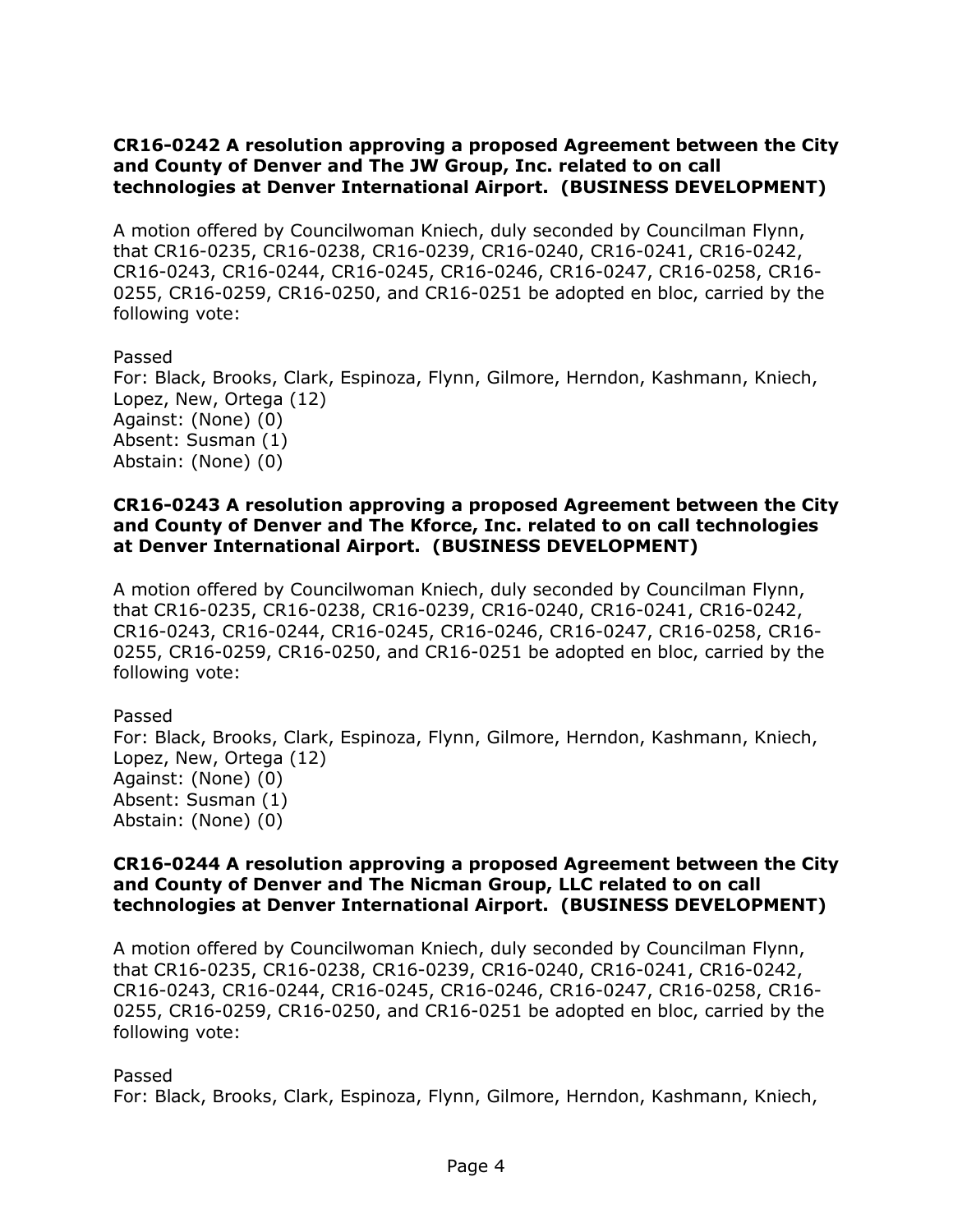Lopez, New, Ortega (12) Against: (None) (0) Absent: Susman (1) Abstain: (None) (0)

## **CR16-0245 A resolution approving a proposed Agreement between the City and County of Denver and Premisys Support Group, Inc. related to on call technologies at Denver International Airport. (BUSINESS DEVELOPMENT)**

A motion offered by Councilwoman Kniech, duly seconded by Councilman Flynn, that CR16-0235, CR16-0238, CR16-0239, CR16-0240, CR16-0241, CR16-0242, CR16-0243, CR16-0244, CR16-0245, CR16-0246, CR16-0247, CR16-0258, CR16- 0255, CR16-0259, CR16-0250, and CR16-0251 be adopted en bloc, carried by the following vote:

Passed For: Black, Brooks, Clark, Espinoza, Flynn, Gilmore, Herndon, Kashmann, Kniech, Lopez, New, Ortega (12) Against: (None) (0) Absent: Susman (1) Abstain: (None) (0)

### **CR16-0246 A resolution approving a proposed Agreement between the City and County of Denver and ReVision, Inc. related to on call technologies at Denver International Airport. (BUSINESS DEVELOPMENT)**

A motion offered by Councilwoman Kniech, duly seconded by Councilman Flynn, that CR16-0235, CR16-0238, CR16-0239, CR16-0240, CR16-0241, CR16-0242, CR16-0243, CR16-0244, CR16-0245, CR16-0246, CR16-0247, CR16-0258, CR16- 0255, CR16-0259, CR16-0250, and CR16-0251 be adopted en bloc, carried by the following vote:

Passed For: Black, Brooks, Clark, Espinoza, Flynn, Gilmore, Herndon, Kashmann, Kniech, Lopez, New, Ortega (12) Against: (None) (0) Absent: Susman (1) Abstain: (None) (0)

### **CR16-0247 A resolution approving a proposed Design & Engineering Services Agreement between the City and County of Denver and CH2M Hill, Inc. related to the gate apron rehabilitation and drainage improvements project at Denver International Airport. (BUSINESS DEVELOPMENT)**

A motion offered by Councilwoman Kniech, duly seconded by Councilman Flynn, that CR16-0235, CR16-0238, CR16-0239, CR16-0240, CR16-0241, CR16-0242, CR16-0243, CR16-0244, CR16-0245, CR16-0246, CR16-0247, CR16-0258, CR16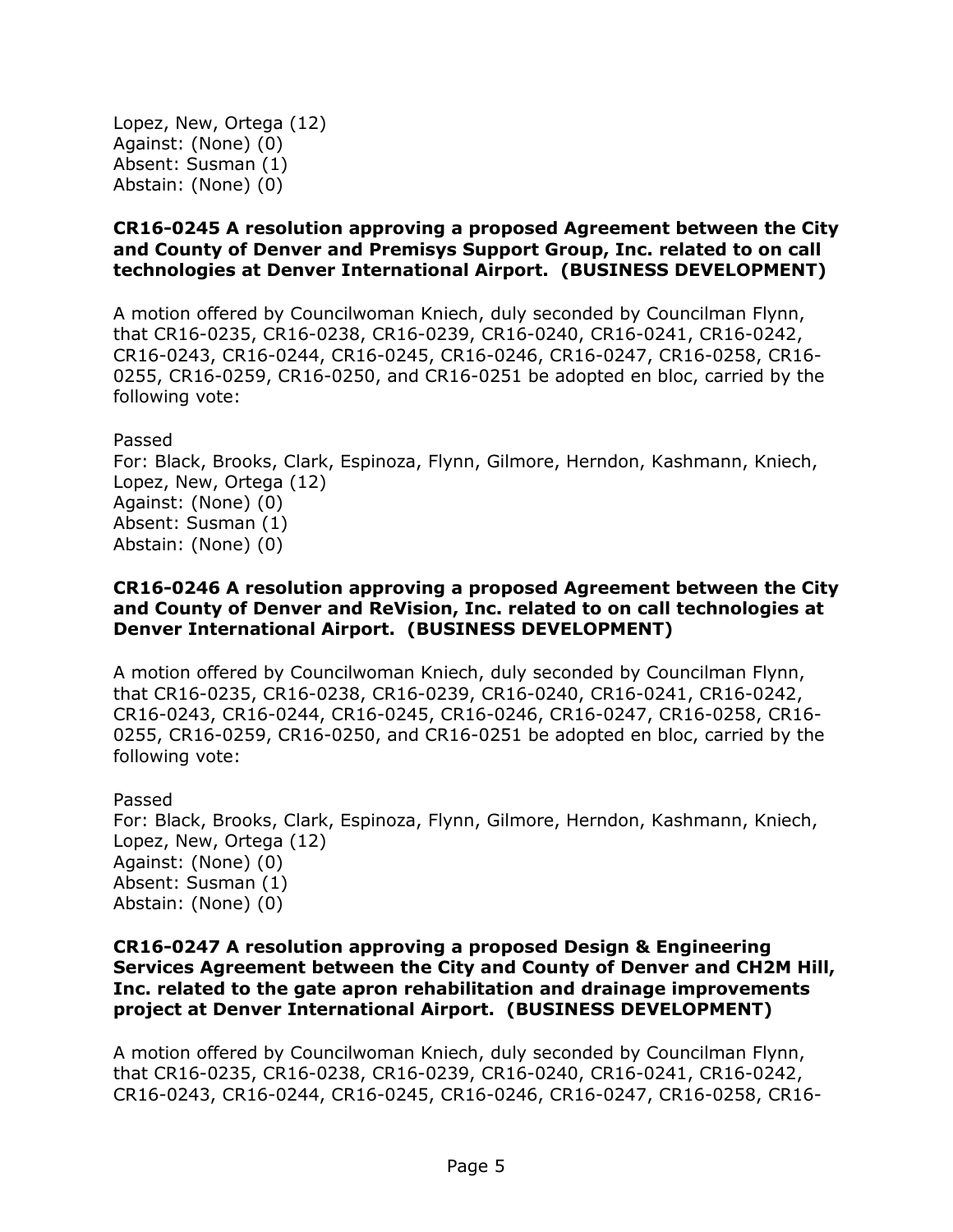0255, CR16-0259, CR16-0250, and CR16-0251 be adopted en bloc, carried by the following vote:

Passed For: Black, Brooks, Clark, Espinoza, Flynn, Gilmore, Herndon, Kashmann, Kniech, Lopez, New, Ortega (12) Against: (None) (0) Absent: Susman (1) Abstain: (None) (0)

#### **CR16-0258 A resolution approving a proposed Agreement between the City and County of Denver and Sasaki Associates, Inc. related to planning and development of land at Denver International Airport. (BUSINESS DEVELOPMENT)**

A motion offered by Councilwoman Kniech, duly seconded by Councilman Flynn, that CR16-0235, CR16-0238, CR16-0239, CR16-0240, CR16-0241, CR16-0242, CR16-0243, CR16-0244, CR16-0245, CR16-0246, CR16-0247, CR16-0258, CR16- 0255, CR16-0259, CR16-0250, and CR16-0251 be adopted en bloc, carried by the following vote:

### Passed

For: Black, Brooks, Clark, Espinoza, Flynn, Gilmore, Herndon, Kashmann, Kniech, Lopez, New, Ortega (12) Against: (None) (0) Absent: Susman (1) Abstain: (None) (0)

## **Finance & Services**

**CR16-0255 A resolution approving the proposed purchase by the City and County of Denver including DIA of insurance policies through Willis of Minnesota, Inc., Arthur J. Gallagher Risk Management Services, Inc., FM Global, and Huntington T. Block Insurance Agency, Inc. in an amount not to exceed \$4,179,466. (FINANCE & SERVICES)**

A motion offered by Councilwoman Kniech, duly seconded by Councilman Flynn, that CR16-0235, CR16-0238, CR16-0239, CR16-0240, CR16-0241, CR16-0242, CR16-0243, CR16-0244, CR16-0245, CR16-0246, CR16-0247, CR16-0258, CR16- 0255, CR16-0259, CR16-0250, and CR16-0251 be adopted en bloc, carried by the following vote:

Passed For: Black, Brooks, Clark, Espinoza, Flynn, Gilmore, Herndon, Kashmann, Kniech, Lopez, New, Ortega (12) Against: (None) (0) Absent: Susman (1)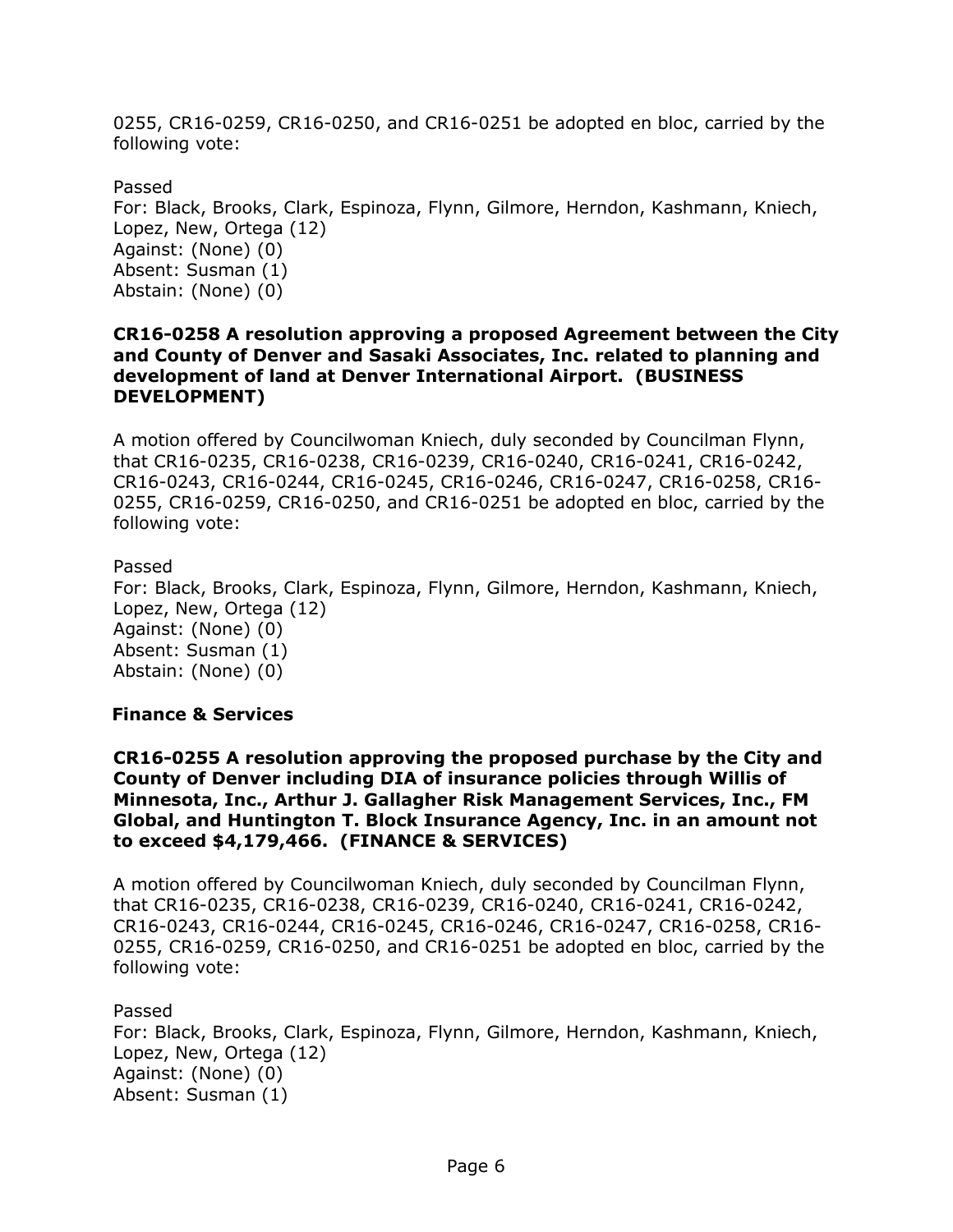Abstain: (None) (0)

#### **CR16-0259 A resolution to set a public hearing relating to approval of an amendment to the Welton Corridor Urban Redevelopment Plan and directing the Denver Urban Renewal Authority to take certain actions in connection with the amendment. (INFRASTRUCTURE & CULTURE)**

A motion offered by Councilwoman Kniech, duly seconded by Councilman Flynn, that CR16-0235, CR16-0238, CR16-0239, CR16-0240, CR16-0241, CR16-0242, CR16-0243, CR16-0244, CR16-0245, CR16-0246, CR16-0247, CR16-0258, CR16- 0255, CR16-0259, CR16-0250, and CR16-0251 be adopted en bloc, carried by the following vote:

#### Passed

For: Black, Brooks, Clark, Espinoza, Flynn, Gilmore, Herndon, Kashmann, Kniech, Lopez, New, Ortega (12) Against: (None) (0) Absent: Susman (1) Abstain: (None) (0)

## **Infrastructure & Culture**

#### **CR16-0250 A resolution laying out, opening and establishing as part of the City street system a parcel of land as a public alley bounded by Quitman Street, West Colfax Avenue and Perry Street. (INFRASTRUCTURE & CULTURE)**

A motion offered by Councilwoman Kniech, duly seconded by Councilman Flynn, that CR16-0235, CR16-0238, CR16-0239, CR16-0240, CR16-0241, CR16-0242, CR16-0243, CR16-0244, CR16-0245, CR16-0246, CR16-0247, CR16-0258, CR16- 0255, CR16-0259, CR16-0250, and CR16-0251 be adopted en bloc, carried by the following vote:

Passed For: Black, Brooks, Clark, Espinoza, Flynn, Gilmore, Herndon, Kashmann, Kniech, Lopez, New, Ortega (12) Against: (None) (0) Absent: Susman (1) Abstain: (None) (0)

### **CR16-0251 A resolution approving a proposed Fifth Amendatory Agreement between the City and County of Denver and SMG for stagehand staffing and payroll services. (INFRASTRUCTURE & CULTURE)**

A motion offered by Councilwoman Kniech, duly seconded by Councilman Flynn, that CR16-0235, CR16-0238, CR16-0239, CR16-0240, CR16-0241, CR16-0242, CR16-0243, CR16-0244, CR16-0245, CR16-0246, CR16-0247, CR16-0258, CR16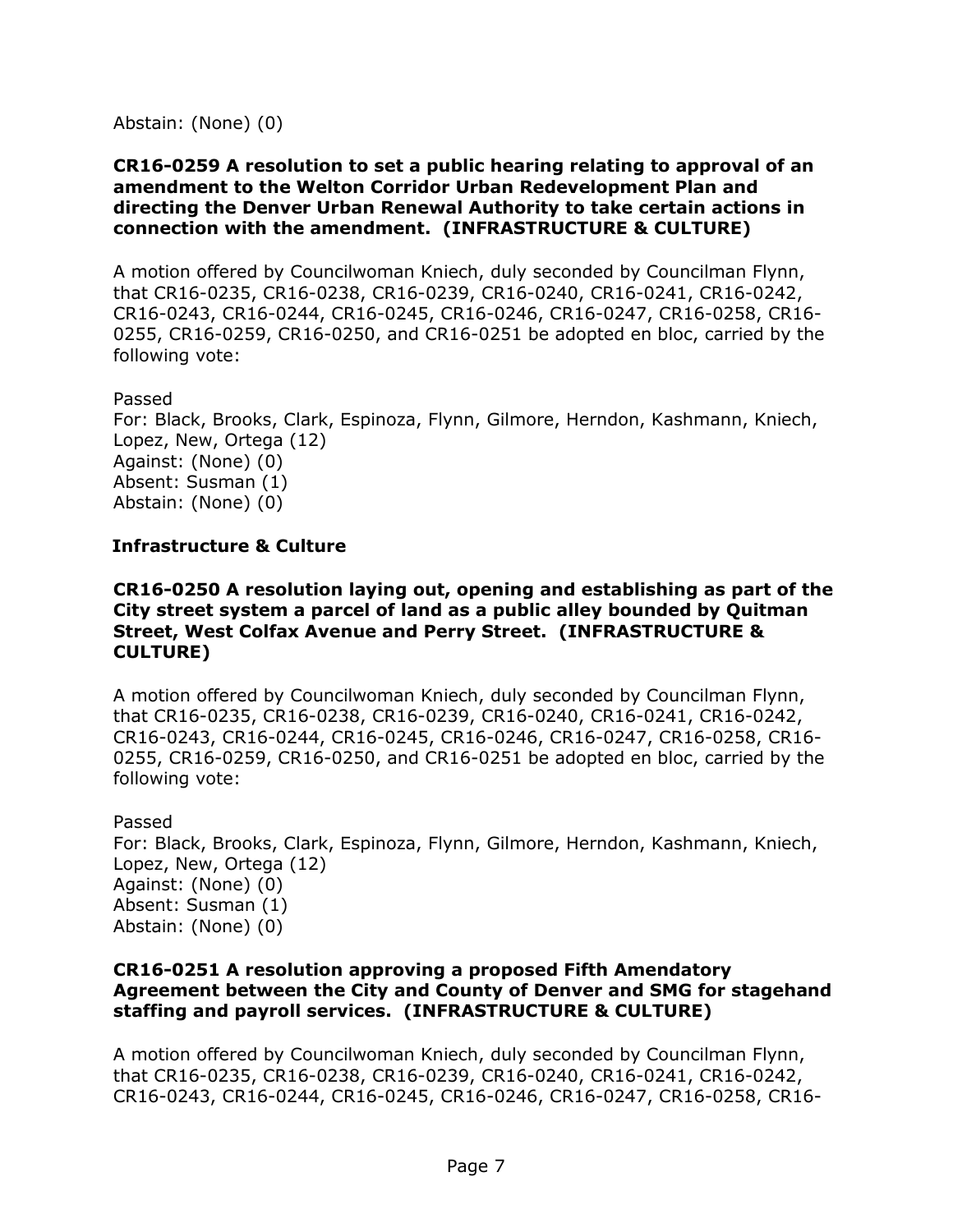0255, CR16-0259, CR16-0250, and CR16-0251 be adopted en bloc, carried by the following vote:

Passed For: Black, Brooks, Clark, Espinoza, Flynn, Gilmore, Herndon, Kashmann, Kniech, Lopez, New, Ortega (12) Against: (None) (0) Absent: Susman (1) Abstain: (None) (0)

## **Bills for Introduction**

The Council Secretary read the following bills by titles. Council President Herndon announced that all other bills on introduction are ordered published.

## **Infrastructure & Culture**

**CB16-0248 A bill for an ordinance approving a proposed Intergovernmental Agreement between the City and County of Denver and City of Aurora to reimburse Aurora for improvements to be constructed in the Denver portion of Tower Road to widen the road and construct appurtenances thereto. (INFRASTRUCTURE & CULTURE)**

A motion offered by Council President Herndon, duly seconded by Councilwoman Kniech, that CB16-0248, CB16-0217, CB16-0219, CB16-0249, CB16-0177, and CB16-0257 be ordered published en bloc, carried by the following vote:

Passed For: Black, Brooks, Clark, Espinoza, Flynn, Gilmore, Herndon, Kashmann, Kniech, Lopez, New, Ortega (12) Against: (None) (0) Absent: Susman (1) Abstain: (None) (0)

## **Neighborhoods & Planning**

## **CB16-0217 A bill for an ordinance changing the zoning classification for 5104 Dallas Street. (NEIGHBORHOODS AND PLANNING)**

A motion offered by Council President Herndon, duly seconded by Councilwoman Kniech, that CB16-0248, CB16-0217, CB16-0219, CB16-0249, CB16-0177, and CB16-0257 be ordered published en bloc, carried by the following vote:

Passed For: Black, Brooks, Clark, Espinoza, Flynn, Gilmore, Herndon, Kashmann, Kniech, Lopez, New, Ortega (12) Against: (None) (0)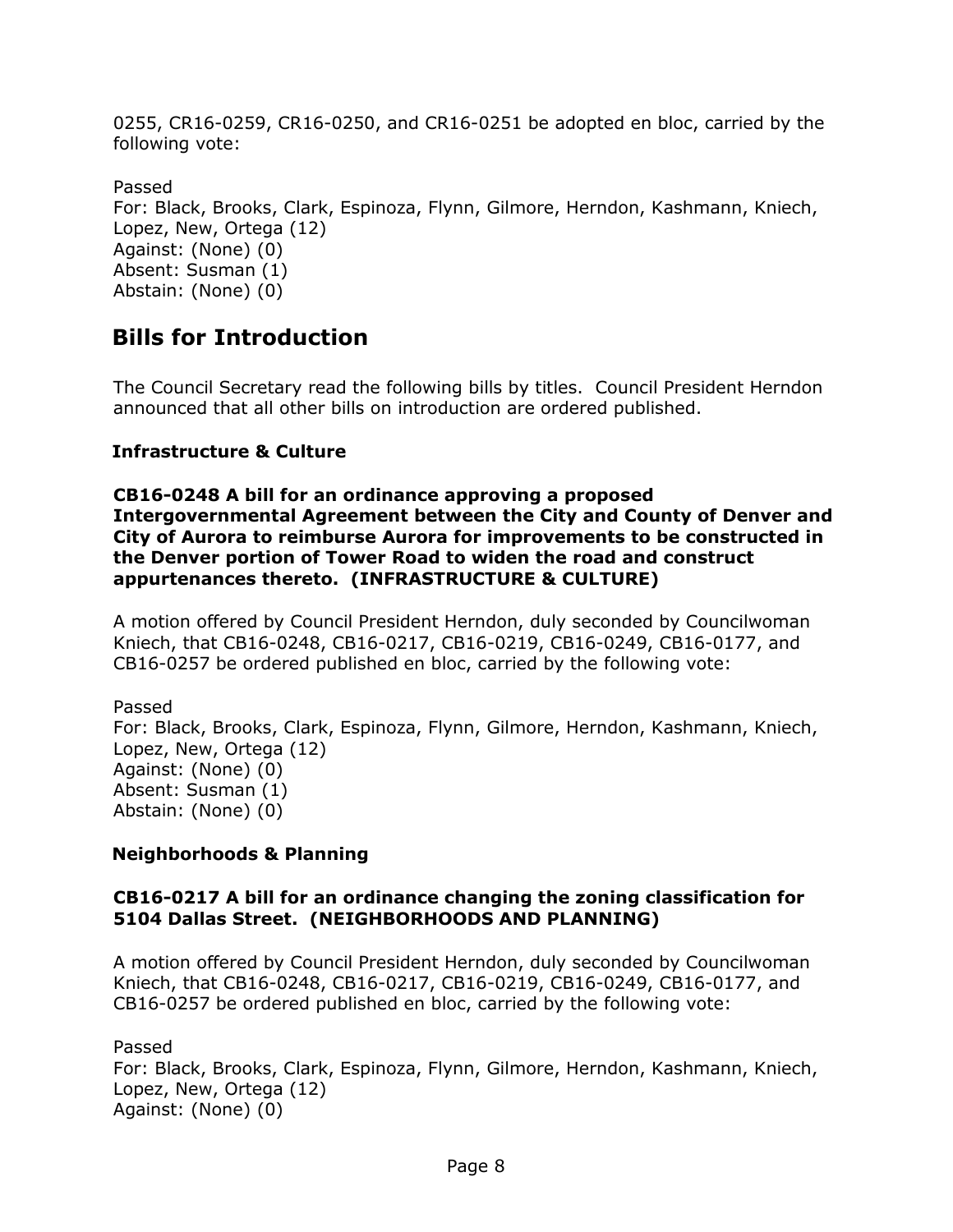Absent: Susman (1) Abstain: (None) (0)

### **CB16-0219 A bill for an ordinance changing the zoning classification for 4353 N. Cherokee Street. (NEIGHBORHOODS AND PLANNING)**

A motion offered by Council President Herndon, duly seconded by Councilwoman Kniech, that CB16-0248, CB16-0217, CB16-0219, CB16-0249, CB16-0177, and CB16-0257 be ordered published en bloc, carried by the following vote:

Passed For: Black, Brooks, Clark, Espinoza, Flynn, Gilmore, Herndon, Kashmann, Kniech, Lopez, New, Ortega (12) Against: (None) (0) Absent: Susman (1) Abstain: (None) (0)

### **CB16-0249 A bill for an ordinance changing the zoning classification for 30-50 South Colorado Boulevard. (NEIGHBORHOODS AND PLANNING)**

A motion offered by Council President Herndon, duly seconded by Councilwoman Kniech, that CB16-0248, CB16-0217, CB16-0219, CB16-0249, CB16-0177, and CB16-0257 be ordered published en bloc, carried by the following vote:

Passed

For: Black, Brooks, Clark, Espinoza, Flynn, Gilmore, Herndon, Kashmann, Kniech, Lopez, New, Ortega (12) Against: (None) (0) Absent: Susman (1) Abstain: (None) (0)

## **Safety & Well-being**

#### **CB16-0177 A bill for an ordinance adding a new Article XIII of Chapter 24 of the Revised Municipal Code of the City and County of Denver regarding use of graywater. (SAFETY & WELL-BEING)**

A motion offered by Council President Herndon, duly seconded by Councilwoman Kniech, that CB16-0248, CB16-0217, CB16-0219, CB16-0249, CB16-0177, and CB16-0257 be ordered published en bloc, carried by the following vote:

Passed

For: Black, Brooks, Clark, Espinoza, Flynn, Gilmore, Herndon, Kashmann, Kniech, Lopez, New, Ortega (12) Against: (None) (0) Absent: Susman (1) Abstain: (None) (0)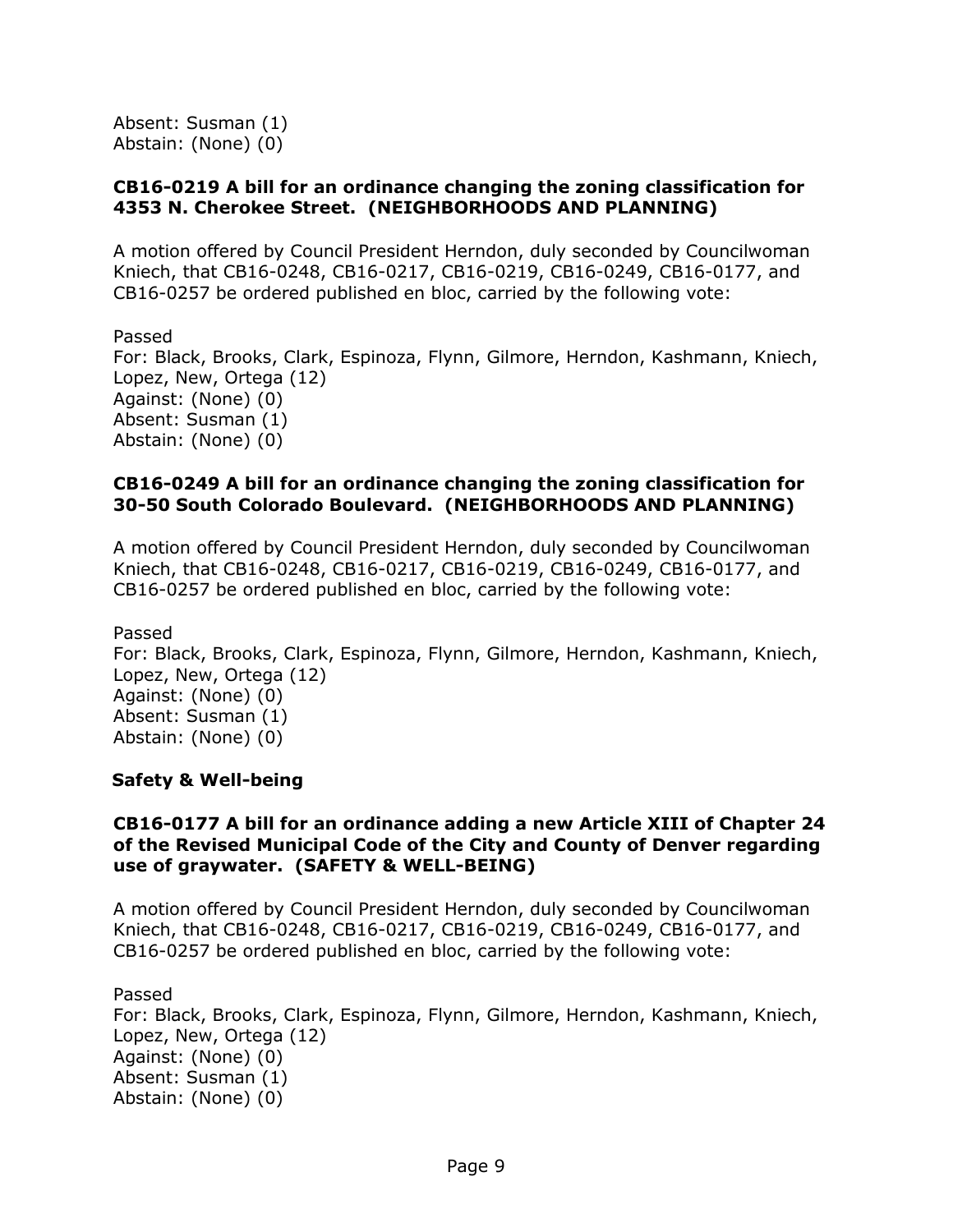## **CB16-0257 A bill for an ordinance amending Article II of Chapter 4 of the Denver Revised Municipal Code relating to prevention and control of nuisance odors. (SAFETY & WELL-BEING)**

A motion offered by Council President Herndon, duly seconded by Councilwoman Kniech, that CB16-0248, CB16-0217, CB16-0219, CB16-0249, CB16-0177, and CB16-0257 be ordered published en bloc, carried by the following vote:

Passed For: Black, Brooks, Clark, Espinoza, Flynn, Gilmore, Herndon, Kashmann, Kniech, Lopez, New, Ortega (12) Against: (None) (0) Absent: Susman (1) Abstain: (None) (0)

## **Recap of Bills to be Called Out**

## **Pre-Recess Announcement**

**Tonight there will be a required public hearing on CB16-0183, relating to the Denver Zoning Code, amending the provisions of the Airport Influence Overlay Zone District. Anyone wishing to speak on this matter must see the Council Secretary to receive a speaker card to fill out and return to her during the recess of Council.** 

## **Recess**

Council took a recess.

## **Council Reconvenes and Resumes its Regular Session**

# **Public Hearings - Bills for Final Consideration**

## **Neighborhoods & Planning**

## **CB16-0183 A bill for an ordinance relating to the Denver Zoning Code, Amending the Provisions of the Airport Influence Overlay Zone District. (NEIGHBORHOODS AND PLANNING)**

A motion offered by Councilman Kashmann, duly seconded by Councilman Flynn, that CB16-0183 be placed upon final consideration and do pass, carried by the following vote: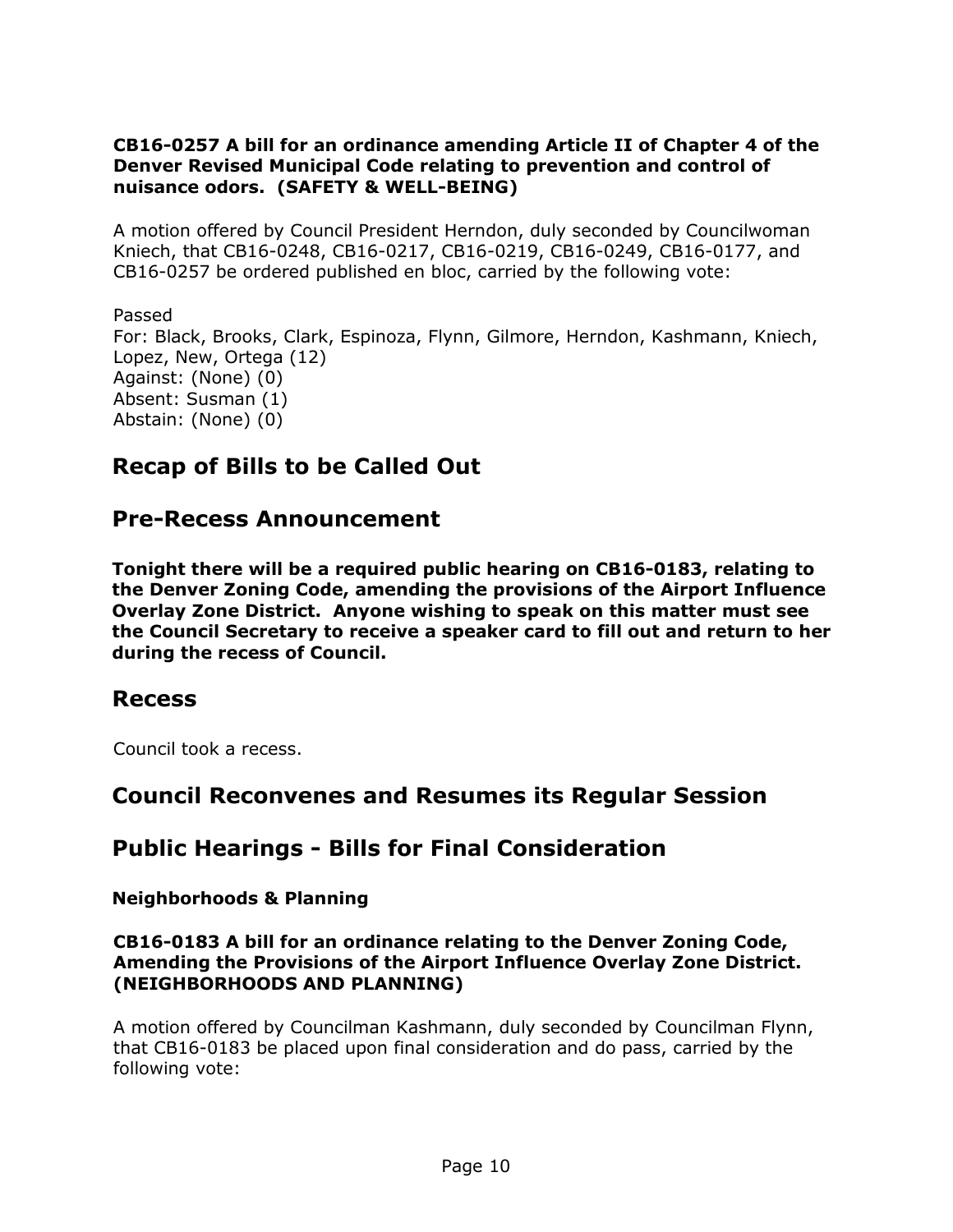Passed For: Black, Brooks, Clark, Espinoza, Flynn, Gilmore, Herndon, Kashmann, Kniech, Lopez, New, Ortega (12) Against: (None) (0) Absent: Susman (1) Abstain: (None) (0)

Council sat as a Committee of the Whole commencing at 6:55 p.m., Council President Herndon presiding, to hear speakers on CB16-0183. Ferd Belz signed up to speak in favor of the bill. No speakers signed up to speak in opposition of the bill. Kyle Dalton of Community Planning and Development delivered the Staff Report.

## **Bills for Final Consideration**

## **Business Development**

**CB16-0224 A bill for an Ordinance amending Chapter 5 of the Denver Revised Municipal Code - AIRPORT AND AIRCRAFT, Article II. - OPERATION OF DENVER MUNICIPAL AIRPORT SYSTEM, Sec. 5-18. - Private designing, planning, construction, reconstruction and remodeling. (BUSINESS DEVELOPMENT)**

A motion offered by Councilwoman Kniech, duly seconded by Councilman Flynn, that CB16-0224, CB16-0225, CB16-0205, CB16-0154, CB16-0229, CB16-0230, and CB16-0184 be placed upon final consideration and do pass en bloc, carried by the following vote:

Passed For: Black, Brooks, Clark, Espinoza, Flynn, Gilmore, Herndon, Kashmann, Kniech, Lopez, New, Ortega (12) Against: (None) (0) Absent: Susman (1) Abstain: (None) (0)

### **CB16-0225 A bill for an Ordinance amending Chapter 5 of the Denver Revised Municipal Code - AIRPORT AND AIRCRAFT, with the addition of Article IV. LIMITATIONS ON DEVELOPMENT WITHIN THE AIRPORT INFLUENCE OVERLAY DISTRICT, Sec. 5-37. Airport Influence District. (BUSINESS DEVELOPMENT)**

A motion offered by Councilwoman Kniech, duly seconded by Councilman Flynn, that CB16-0224, CB16-0225, CB16-0205, CB16-0154, CB16-0229, CB16-0230, and CB16-0184 be placed upon final consideration and do pass en bloc, carried by the following vote:

Passed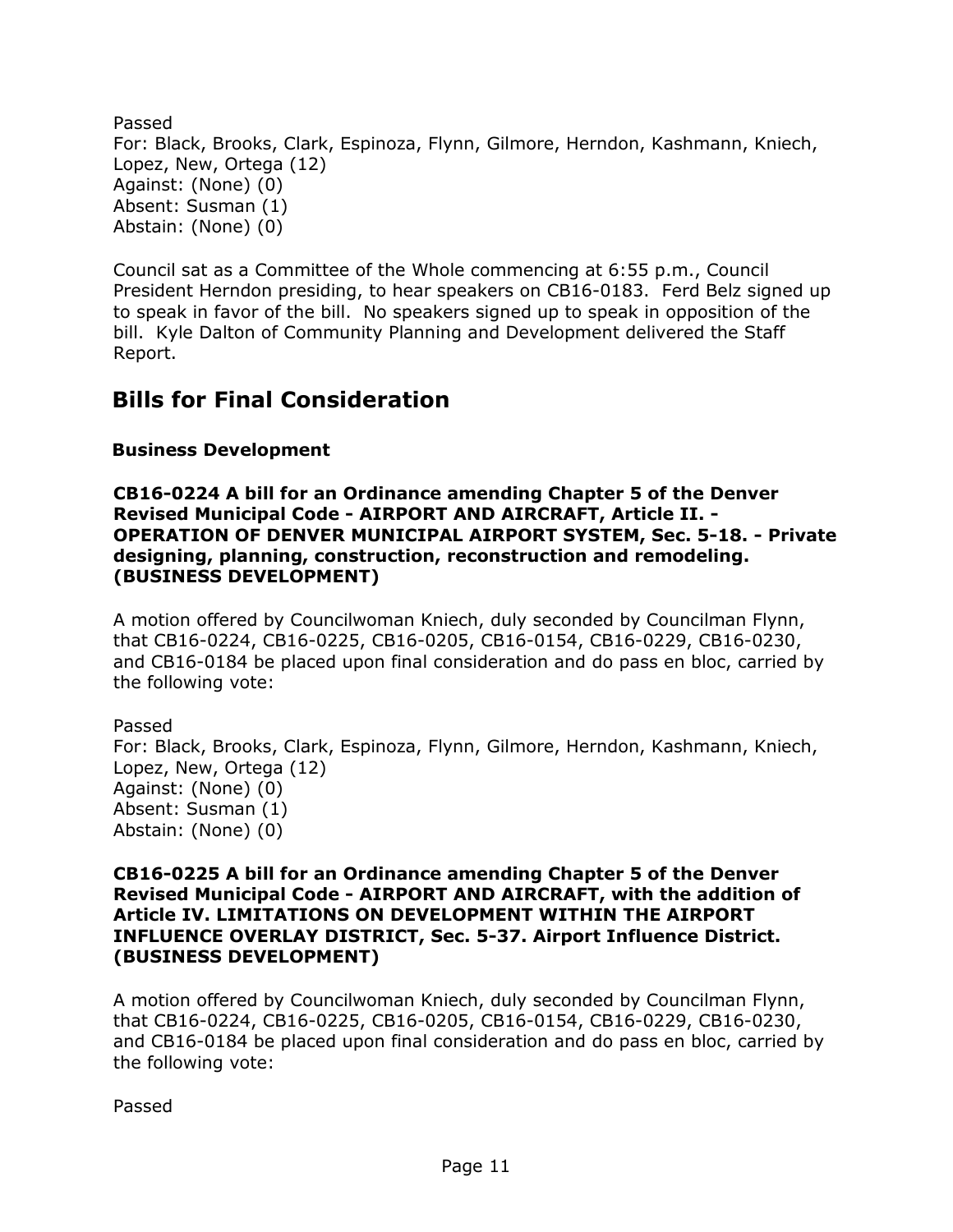For: Black, Brooks, Clark, Espinoza, Flynn, Gilmore, Herndon, Kashmann, Kniech, Lopez, New, Ortega (12) Against: (None) (0) Absent: Susman (1) Abstain: (None) (0)

#### **Governance & Charter Review**

### **CB16-0205 A bill for an ordinance amending the classification and pay plan for employees in the Career Service and for certain employees not in the Career Service. (GOVERNANCE & CHARTER REVIEW)**

A motion offered by Councilwoman Kniech, duly seconded by Councilman Flynn, that CB16-0224, CB16-0225, CB16-0205, CB16-0154, CB16-0229, CB16-0230, and CB16-0184 be placed upon final consideration and do pass en bloc, carried by the following vote:

Passed

For: Black, Brooks, Clark, Espinoza, Flynn, Gilmore, Herndon, Kashmann, Kniech, Lopez, New, Ortega (12) Against: (None) (0) Absent: Susman (1) Abstain: (None) (0)

## **Infrastructure & Culture**

#### **CB16-0154 A bill for an Ordinance approving an Agreement with the State of Colorado, Department of Transportation for a major road construction project, known as I-25/Santa Fe & Alameda Avenue Interchange Project. (INFRASTRUCTURE & CULTURE)**

A motion offered by Councilwoman Kniech, duly seconded by Councilman Flynn, that CB16-0224, CB16-0225, CB16-0205, CB16-0154, CB16-0229, CB16-0230, and CB16-0184 be placed upon final consideration and do pass en bloc, carried by the following vote:

Passed

For: Black, Brooks, Clark, Espinoza, Flynn, Gilmore, Herndon, Kashmann, Kniech, Lopez, New, Ortega (12) Against: (None) (0) Absent: Susman (1) Abstain: (None) (0)

**CB16-0229 A bill for an ordinance approving a proposed Contract between the City and County of Denver and Colorado Department of Transportation for ongoing maintenance of Signs and Pavement Markings on State Highways. (INFRASTRUCTURE & CULTURE)**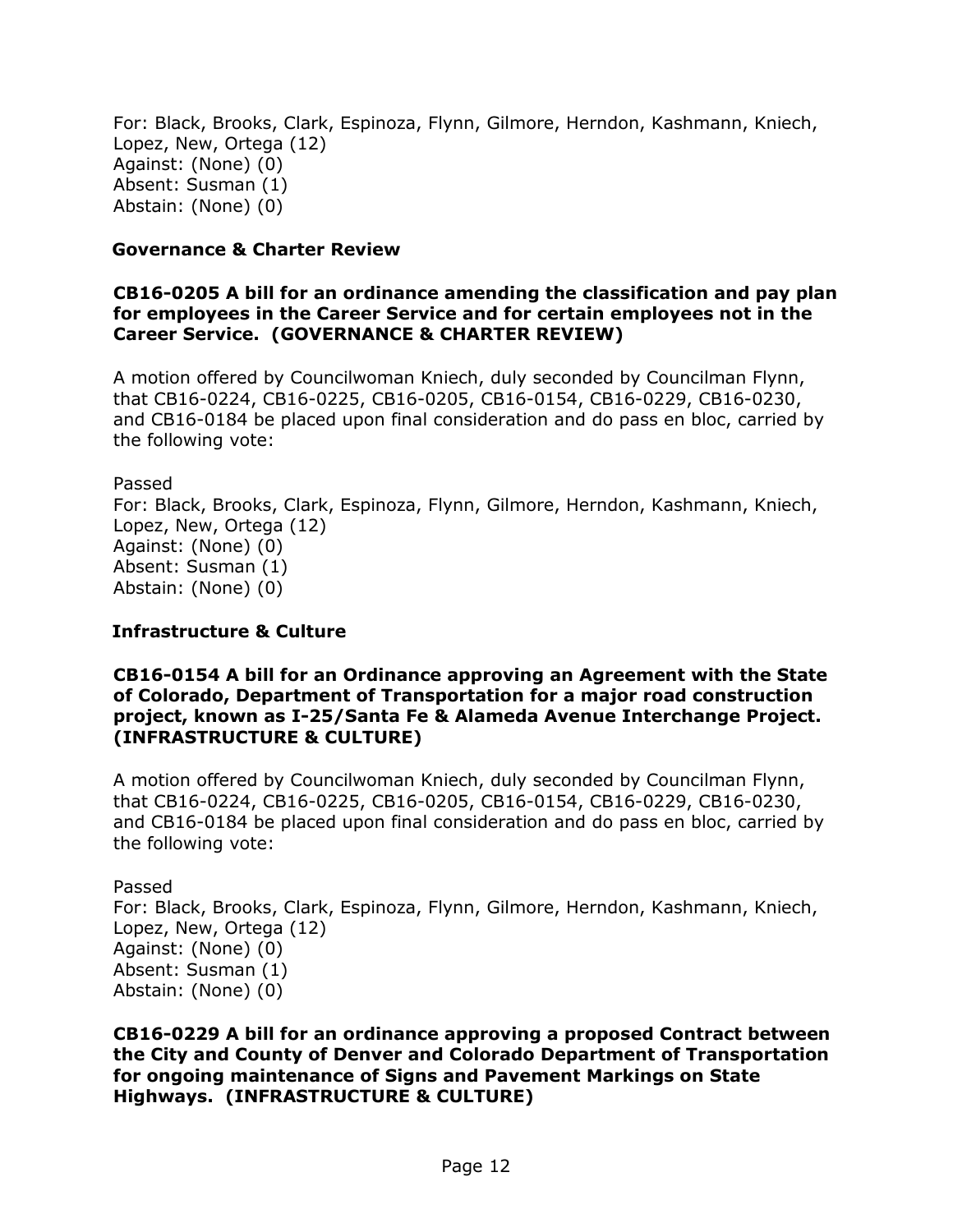A motion offered by Councilwoman Kniech, duly seconded by Councilman Flynn, that CB16-0224, CB16-0225, CB16-0205, CB16-0154, CB16-0229, CB16-0230, and CB16-0184 be placed upon final consideration and do pass en bloc, carried by the following vote:

#### Passed

For: Black, Brooks, Clark, Espinoza, Flynn, Gilmore, Herndon, Kashmann, Kniech, Lopez, New, Ortega (12) Against: (None) (0) Absent: Susman (1) Abstain: (None) (0)

#### **CB16-0230 A bill for an ordinance approving a proposed Contract between the City and County of Denver and Colorado Department of Transportation (CDOT) for funding to reimburse the City for costs associated with the ongoing maintenance of Traffic Signals on State Highways within the City and County of Denver. (INFRASTRUCTURE & CULTURE)**

A motion offered by Councilwoman Kniech, duly seconded by Councilman Flynn, that CB16-0224, CB16-0225, CB16-0205, CB16-0154, CB16-0229, CB16-0230, and CB16-0184 be placed upon final consideration and do pass en bloc, carried by the following vote:

#### Passed

For: Black, Brooks, Clark, Espinoza, Flynn, Gilmore, Herndon, Kashmann, Kniech, Lopez, New, Ortega (12) Against: (None) (0) Absent: Susman (1) Abstain: (None) (0)

## **Neighborhoods & Planning**

## **CB16-0184 A bill for an ordinance amending the Building and Fire Code of the City and County of Denver. (NEIGHBORHOODS AND PLANNING)**

A motion offered by Councilwoman Kniech, duly seconded by Councilman Flynn, that CB16-0224, CB16-0225, CB16-0205, CB16-0154, CB16-0229, CB16-0230, and CB16-0184 be placed upon final consideration and do pass en bloc, carried by the following vote:

#### Passed

For: Black, Brooks, Clark, Espinoza, Flynn, Gilmore, Herndon, Kashmann, Kniech, Lopez, New, Ortega (12) Against: (None) (0) Absent: Susman (1) Abstain: (None) (0)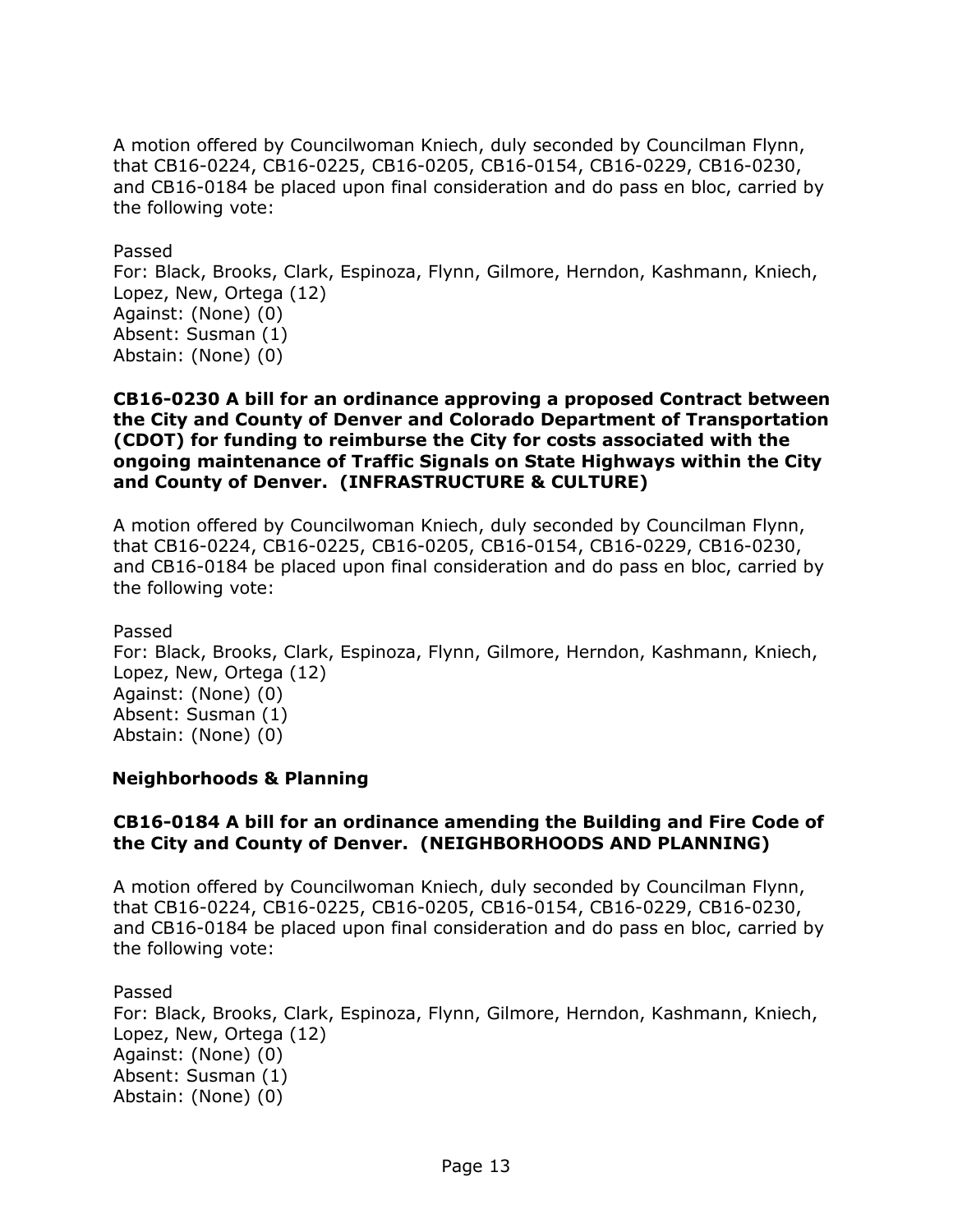**Special Issues: Marijuana Moratorium** 

**CB16-0291 AS AMENDED a bill for an ordinance concerning the licensing of marijuana businesses, amending the Denver Retail Marijuana Code, Article V of Chapter 6, D.R.M.C. and the Denver Medical Marijuana Code, Art. XII of Chapter 24, D.R.M.C. by capping the total number of licensed locations where marijuana cultivation and sales may be permitted in the city, adopting new procedures for the issuance of retail marijuana cultivation and sales licenses, prohibiting the issuance of new medical marijuana cultivation and sales licenses, and adopting other related amendments. (Special Issues: Marijuana Moratorium)**

A motion offered by Councilwoman Kniech, duly seconded by Councilman Espinoza, that CB16-0291 as amended, be placed upon final consideration and do pass, carried by the following vote:

Passed For: Black, Clark, Espinoza, Flynn, Gilmore, Kashmann, Kniech (7) Against: Brooks, Herndon, Lopez, New, Ortega (5) Absent: Susman (1) Abstain: (None) (0)

**CB16-0293 A bill for an ordinance concerning the licensing and regulation of marijuana businesses, and in connection therewith, amending Article V of Chapter 6 of the Denver Revised Municipal Code to extend the time period during which eligibility for a new retail marijuana business license is limited to certain preexisting medical marijuana licensees, and amending Article XII of Chapter 24 of the Denver Revised Municipal Code to impose a moratorium on the issuance of new medical marijuana licenses through June 1, 2016, to be effective if and only if the City Council does not adopt an ordinance capping marijuana business licenses effective May 1, 2016. (Special Issues: Marijuana Moratorium)**

A motion offered by Councilwoman Kniech, duly seconded by Councilman Kashmann, that CB16-0293 be placed upon final consideration and do pass, failed to carry by the following vote:

Failed For: (None) (0) Against: Black, Brooks, Clark, Espinoza, Flynn, Gilmore, Herndon, Kashmann, Kniech, Lopez, New, Ortega (12) Absent: Susman (1) Abstain: (None) (0)

# **Announcement**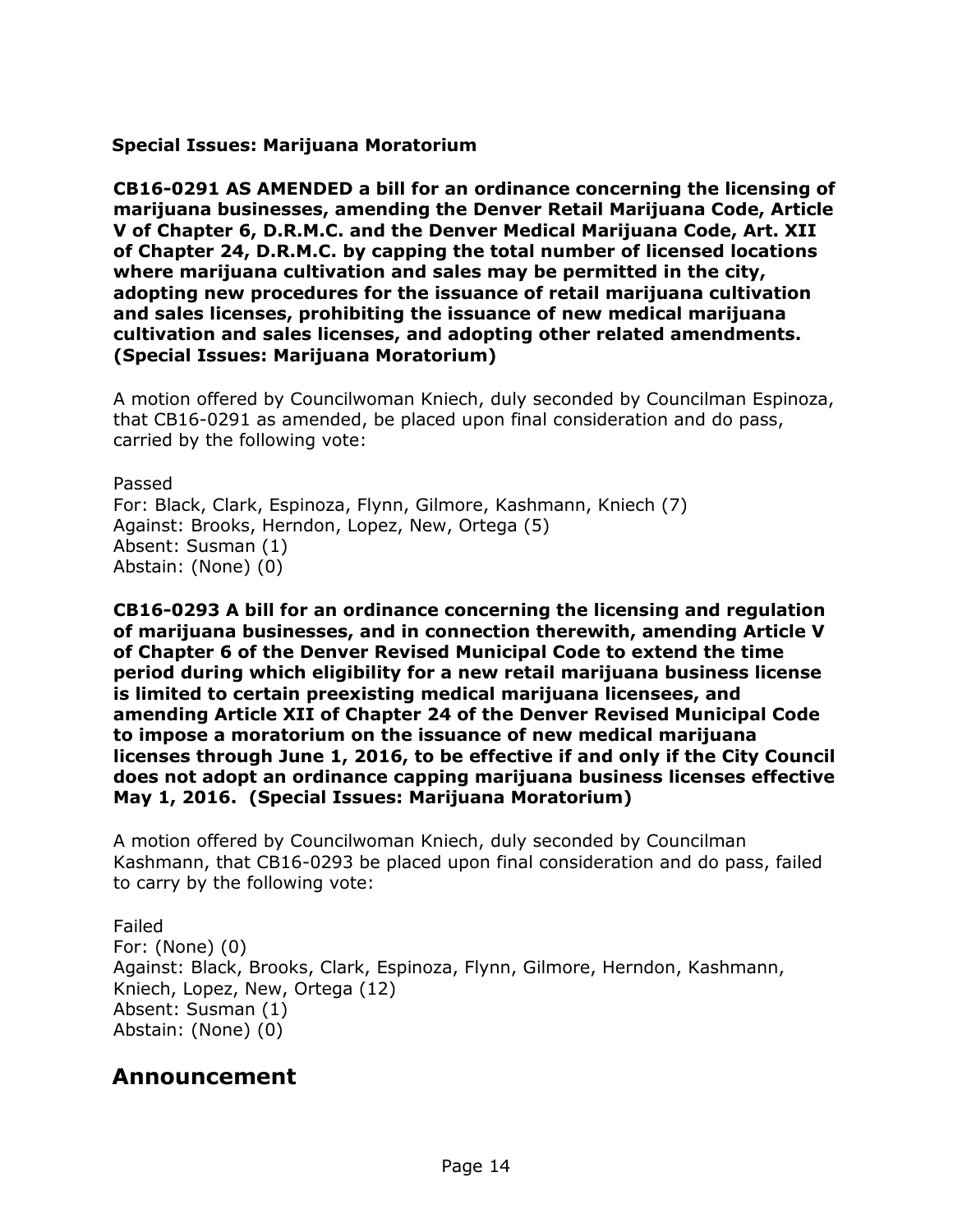**Dependent upon publication on Monday, May 23, 2016, Council will hold a required public hearing on CB16-0217, changing the zoning classification for 5104 Dallas Street; a required public hearing on CB16-0219, changing the zoning classification of 4353 North Cherokee Street; and a required public hearing on CB16-0249, changing the zoning classification for 30-50 South Colorado Boulevard. Any protests against CB16-0217, CB16-0219, or CB16-0249 must be filed with the Council Offices no later than noon on Monday, May 16, 2016.** 

# **Adjourn**

There being no further business before the City Council, Council President Herndon adjourned the meeting at 7:38 p.m.

## **Pending**

**For 5-2-16**

**CB16-0174 A bill for an ordinance changing the zoning classification for 2765 S. Colorado Blvd.** 

**Required Public Hearing Final Consideration (NEIGHBORHOODS AND PLANNING)**

**For 5-2-16**

**CB16-0191 A bill for an ordinance changing the zoning classification for 4100 and 4050 North Kittredge Street.** 

**Required Public Hearing Final Consideration (NEIGHBORHOODS AND PLANNING)**

**For 5-9-16**

**CR16-0220 A resolution to set a public hearing for the dissolution of the 9th Avenue Business Improvement District.** 

**Required Public Hearing Final Consideration (BUSINESS DEVELOPMENT)**

**For 5-16-16**

**CB16-0216 A bill for an ordinance changing the zoning classification for 4800 Race Street.** 

**Required Public Hearing**